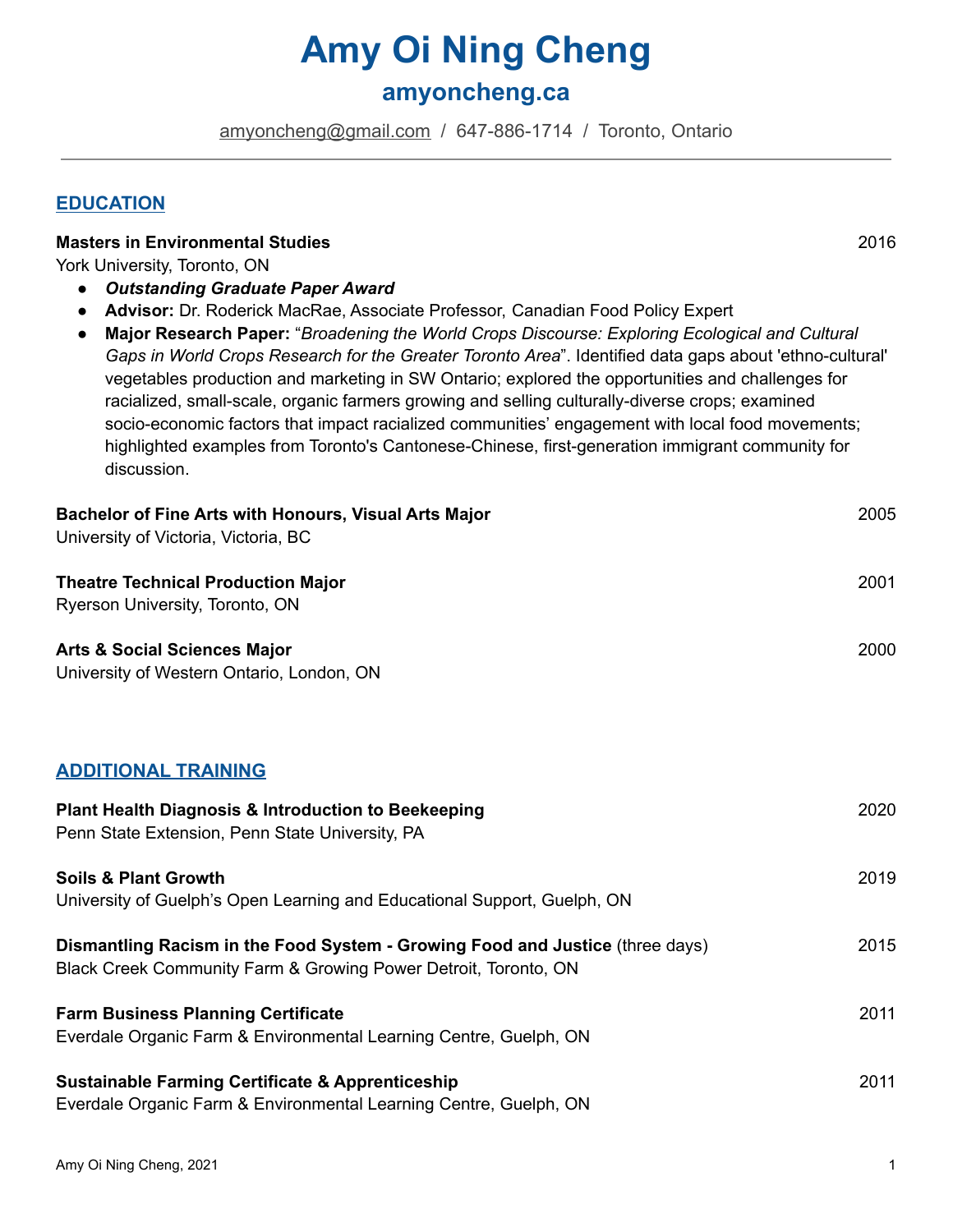# **AWARDS, NOMINATIONS & GRANTS**

| <b>Outstanding Graduate Paper Award Recipient</b><br>Master in Environmental Studies, York University                | 2016 |
|----------------------------------------------------------------------------------------------------------------------|------|
| <b>Innovation Award Nominee</b><br>Organic Ontario Awards, Organic Council of Ontario                                | 2014 |
| <b>Carrot Cache Grant Recipient</b><br>Small Farm Business Grant, The Big Carrot                                     | 2013 |
| <b>Growing Forward Program Grant Recipient</b><br>Farm Business Grant, Ontario Soil and Crop Improvement Association | 2012 |
| <b>New Products Program Grant Recipient</b><br>The Ontario Greenbelt Foundation                                      | 2012 |

# **SUSTAINABLE AGRICULTURE EXPERIENCE**

#### **Anti-Racism & Equity Coordinator** March 2021 - Present

Ecological Farmers Association of Ontario, Guelph, ON

Supporting EFAO's Executive Director and Anti-Racism & Equity Consultant on EFAO's anti-racism, equity, diversity and inclusion work.

- Advised on 2020-2025 strategic plan.
- Recommended changes to the board's structures and processes; changes are currently underway.
- Supporting the coordination and facilitation of BIPOC farmers' network meet-ups.
- Synthesized and presented results from a regional BIPOC farmers' survey to EFAO staff and board.
- Supporting the formation of a BIPOC Equity and Accountability Committee, the development of an online BIPOC farmers' directory, and a BIPOC blog posts series.

#### **Various Roles** 2014 - 2020

Black Creek Community Farm, Toronto, ON

I was BCCF staff for 7 years and evolved through different roles, each time with increasing responsibility: farmer, weekly food box (CSA) program and markets coordinator, garden network coordinator, and market garden manager / lead farmer. I developed, coordinated and implemented food justice programs that prioritized service to the farm's local community and residents.

● **Market Garden Manager & Lead Farmer (2018 - 2020)**

Developed, managed and implemented 1 acre of certified organic production for 40+ crops. Supplied and operated a 125-members weekly box (CSA) program, plus wholesale and on-farm sales. I also coordinated and implemented additional community programming based out of the market garden.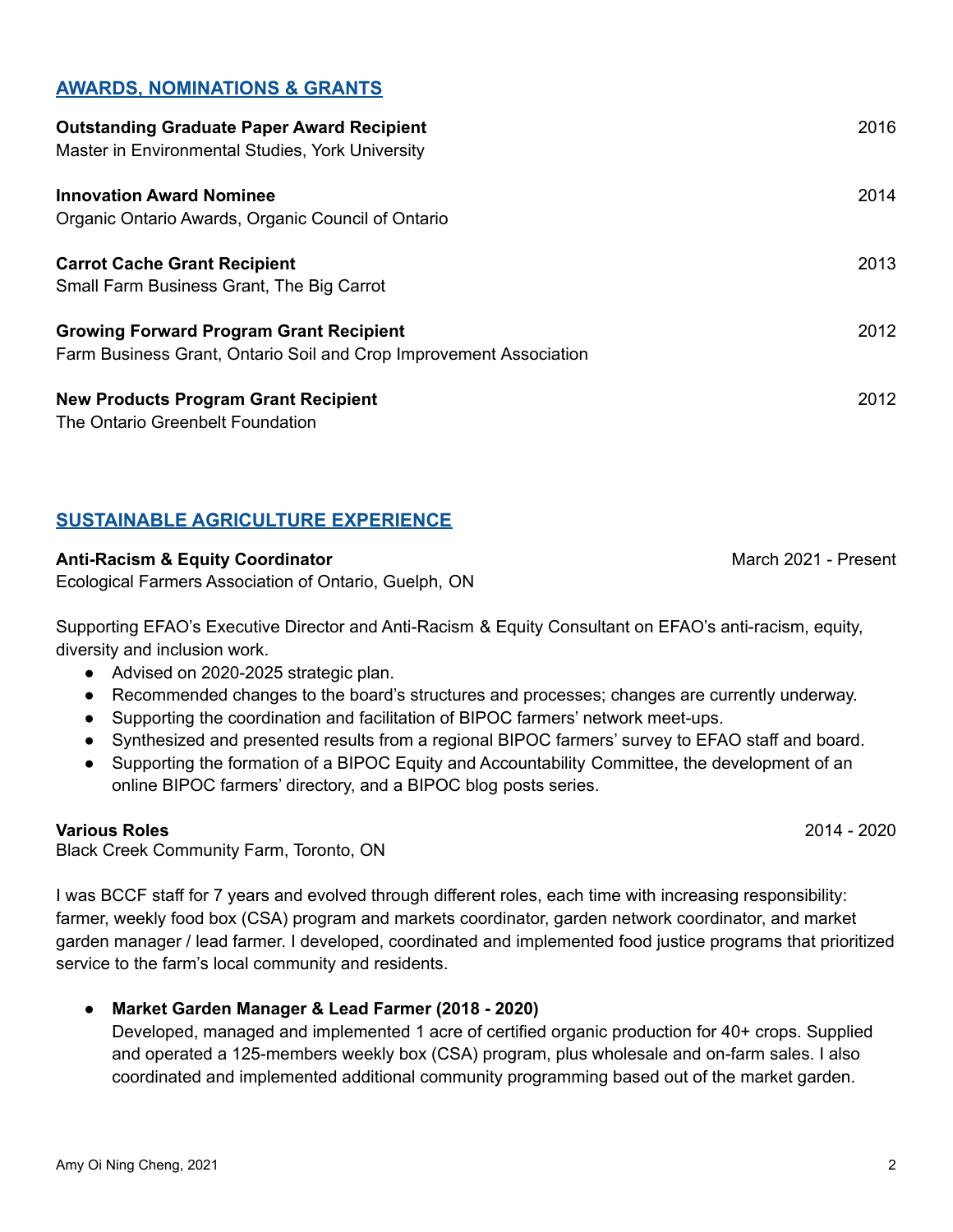# **SUSTAINABLE AGRICULTURE EXPERIENCE** (cont'd)

**Various Roles** (cont'd) 2014 - 2020 Black Creek Community Farm, Toronto, ON

#### Strategic Planning & Management:

- **○** Supported the E.D. and steering committee for BCCF's 2020-2025 strategic planning.
- Developed market garden strategic plan and business plan, plus end-of-season reports for: market garden budget, crop production analysis, and customer, staff and volunteer feedback.
- Liaised and collaborated with project partners African Food Basket and FoodShare Toronto.
- Developed and implemented production record-keeping systems, farm operational protocols, site and equipment procedures, COVID safety guidelines and site sanitization / PPE stations.
- Logistics coordination with other BCCF program leaders for on-farm special events with up to 300 attendees.
- Hired, trained, supervised, and evaluated staff and volunteers.

#### Farm Production:

- **○** Developed, supervised and implemented daily logistics plan for every aspect of vegetable production: crop planning; supplies procurement; infrastructure set-up and repairs; 28 consecutive weeks of field prep, planting, crop management, harvesting and post-harvest processing; end of season equipment inventory and site clean-up.
- **○** Managed all aspects of produce storage, quality control, and inventory tracking. Ensured weekly produce availability and quality for multiple sales channels: wholesale, weekly box pickups, emergency food box deliveries, and farm store.
- **○** Diversified BCCF's crop production to include culturally diverse crops: Asian greens, Ghanian eggplants, callaloo, scotch bonnet peppers, etc.
- **○** Maintained detailed production records to pass Eco-Cert's annual organic certification audit and site-inspection, successfully maintained BCCF's "certified organic" status every season.

#### Marketing, Sales & Distribution:

- **○** Successfully achieved annual sales and membership goals. Over 3 years: 400% profit increase, 250% gross sales increase, 250% membership increase.
- Developed and coordinated logistics for weekly CSA, farm store, and wholesale distribution: communicated with wholesale buyers, packed and delivered wholesale orders, operated weekly on-site pick-ups and emergency food box deliveries, ensured COVID safety practices.
- $\circ$  Developed accessibility pricing and payment model used by 30% of weekly box members.
- Stabilized annual box program membership and increased membership retension.
- Managed membership database, invoicing, payments tracking, customer service and feedback.
- Improved marketing and communications: introduced weekly newsletters to members, scheduled weekly social media updates, and enhanced print and digital marketing content by designing engaging visuals and impactful story-telling.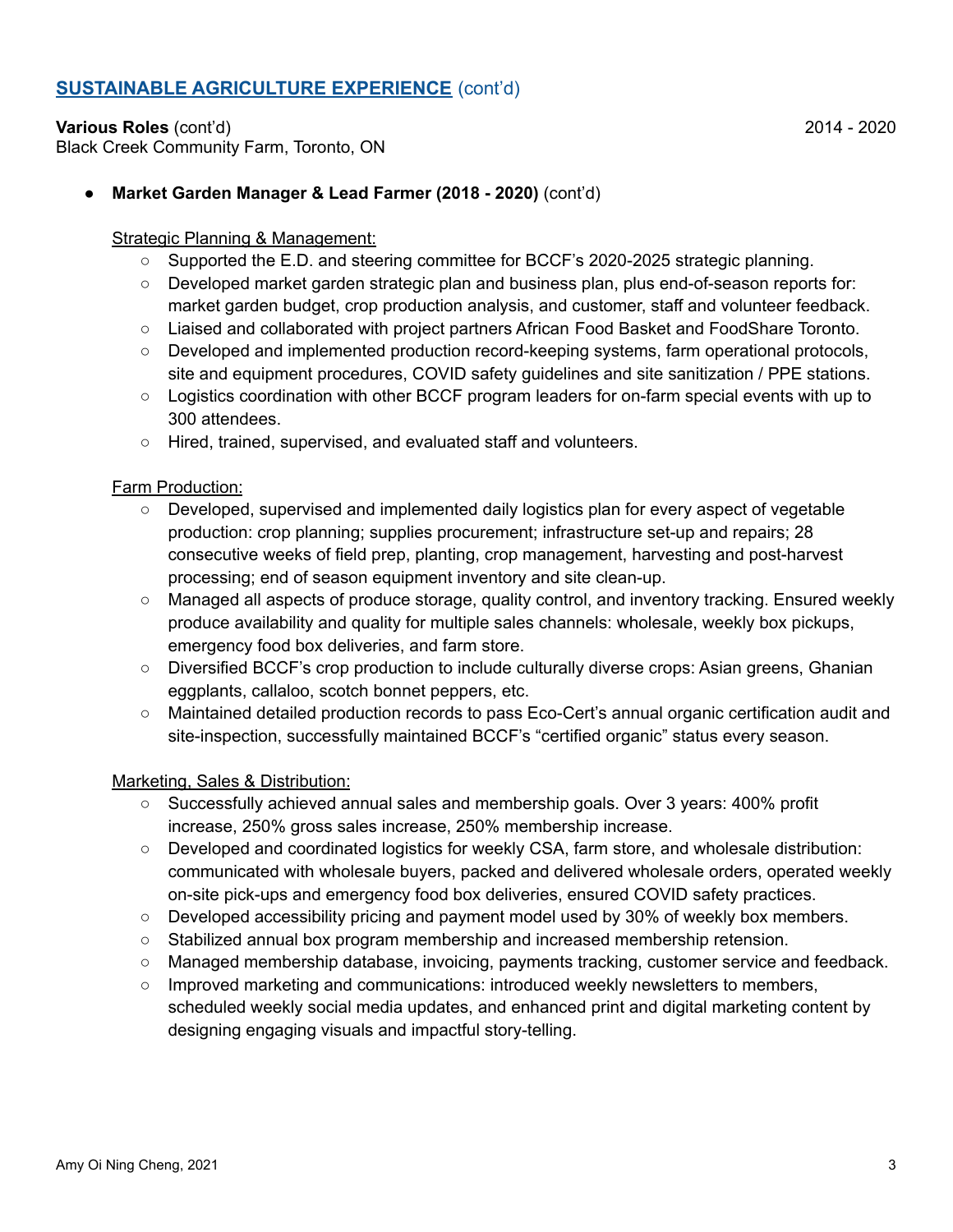# **SUSTAINABLE AGRICULTURE EXPERIENCE** (cont'd)

# **Various Roles** (cont'd)

Black Creek Community Farm, Toronto, ON

# ● **Program Coordinator, Black Creek Garden Resource Network (2017)**

Planned, coordinated and implemented gardening resources for local garden groups and seniors.

- Established partnerships with Toronto Community Housing resident groups, Black Creek Health Center, and Toronto Public Health.
- Conducted consultations with local residents to inform programming design; developed all programming educational material; coordinated and facilitated all program activities.
- **○** Successfully advocated for a seniors' gardening program aimed at reducing seniors' social isolation; coordinated and facilitated this program for 20 seniors.
- Provided to local community: 3000 organic vegetable seedlings, 58 gardening workshops / events, and bi-weekly on-site support for 3 community gardens.
- Engaged 40 households, 16 local organizations, and 550 local residents including 330 seniors.

# ● **Graduate Site-Assistant (2015 - 2016)**

Constructed permanent site infrastructure, led workshops, coordinated volunteer work sessions.

# **● Farmer & CSA Coordinator (2014)**

Farmed 3 acres of certified organic vegetables with a farm team and led the coordination of a CSA program and farmers' markets sales.

- Managed weekly box program distribution, customer service, and produce receiving.
- Researched and led the construction of on-farm infrastructure: commercial walk-in cooler, outdoor vegetable washing and processing area.
- Coordinated and led weekly farmers' market: sales planning, packing and transporting produce to markets, market set-up, sales, customer service, and record-keeping.

# **Facilitator & Instructor** 2012 - 2020

University of Guelph, Ryerson University, Fleming College, FoodShare, the Greenbelt Foundation

Developed modules for academic courses and community programming.

- Taught post-secondary students, new farmers, general public of all ages.
- Topics: crop planning, urban farming, farm business planning, growing / selling diverse crops.

# **Online Course Curriculum Developer** 2019

University of Guelph, Guelph, ON

Co-developed and co-wrote 50% of course content for an online 'Vegetable Production' course (course no. 3101018), this is an elective course for U of G's OpenEd Horticulture certificate and/or diploma.

- Co-designed course objectives and learning outcomes for a 12 weeks course (12 units) in accordance with U of G's Open Learning framework and requirements.
- For each course unit: established detailed learning outcomes, co-wrote unit content, developed resources, activities, assignments, and tests.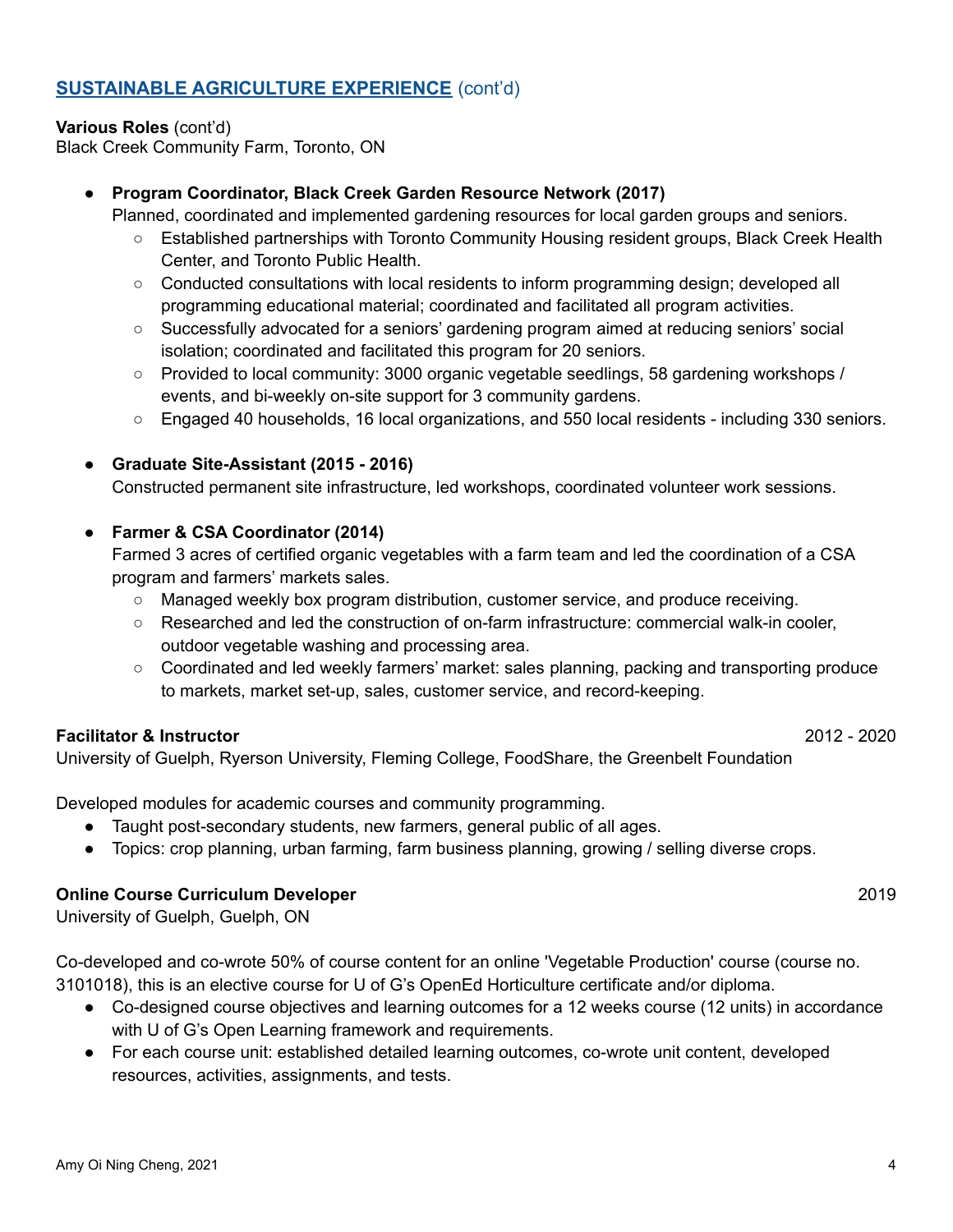# Amy Oi Ning Cheng, 2021 5

# **SUSTAINABLE AGRICULTURE EXPERIENCE** (cont'd)

#### **Consultant & Research Assistant** 2015 - 2016

Partnership between Toronto Urban Growers, Vineland Research and Innovation Centre, Toronto Public Health, and Toronto Food Policy Council., Toronto, ON

Advised and co-researched for a project called '*Feeding Diversity*' that looked at 5 case studies of small-scale farmers growing and marketing culturally diverse crops in the Golden Horseshoe region.

- Advised on initial research outline and coordinated the application process for research participants.
- Implemented research with co-researcher, liaised between participants and project organizers.
- Synthesized research data; co-authored final report for submission to funders.

#### **Program Coordinator** 2014 - 2015

Friends of The Greenbelt Foundation, Toronto, ON

Coordinated the *World Crops Project* that supported BIPOC organizations, community gardeners, and small-scale commercial urban farmers throughout the GTA with culturally relevant resources and events.

- Conducted community consultations to shape seasonal programming.
- Developed partnerships with local farmers to supply organic, culturally-diverse plants for programming.
- Facilitated events for urban farmers and crop researchers to discuss tropical crops production feasbility.
- Provided on-site technical support for participating community gardens.

#### **Farmer Consultant** 2013

Vineland Research & Innovation Centre, Toronto ON

Consulted on the development of educational resources for small-scale farmers growing and selling organic, culturally diverse vegetables.

- Provided feedback on Vineland's project outline and learning resources.
- Participated in regional meetings with other farmers to discuss needs and gaps.
- Featured in the World Crops Project's *Eat Local, Taste Global* video series.

#### **Owner & Operator / Farmer** 2012 - 2013

Red Pocket Farm, Toronto, ON

Solo owner and operator of Red Pocket Farm, a 1/4 acre organic market garden specialized in Chinese vegetables. I produced 30 crops and 100+ varieties for Toronto farmers' markets.

- Planned all aspects of farm business, crop production, marketing, and sales.
- Implemented all farming tasks from seed, to harvest, to final sales.
- Engaged Toronto's Chinese community via educational tours and workshops.
- Presented at local and regional food conferences about culturally significant crops.

# **Sustainable Farming Internship & Certificate** 2015 - 2016

Everdale Organic Farm & Environmental Learning Centre, Guelph, ON

Apprenticed and assisted with 10 acres of vegetables production as part of a team, supported CSA program (CSA) and farmers' markets, assisted with poultry and ruminant care.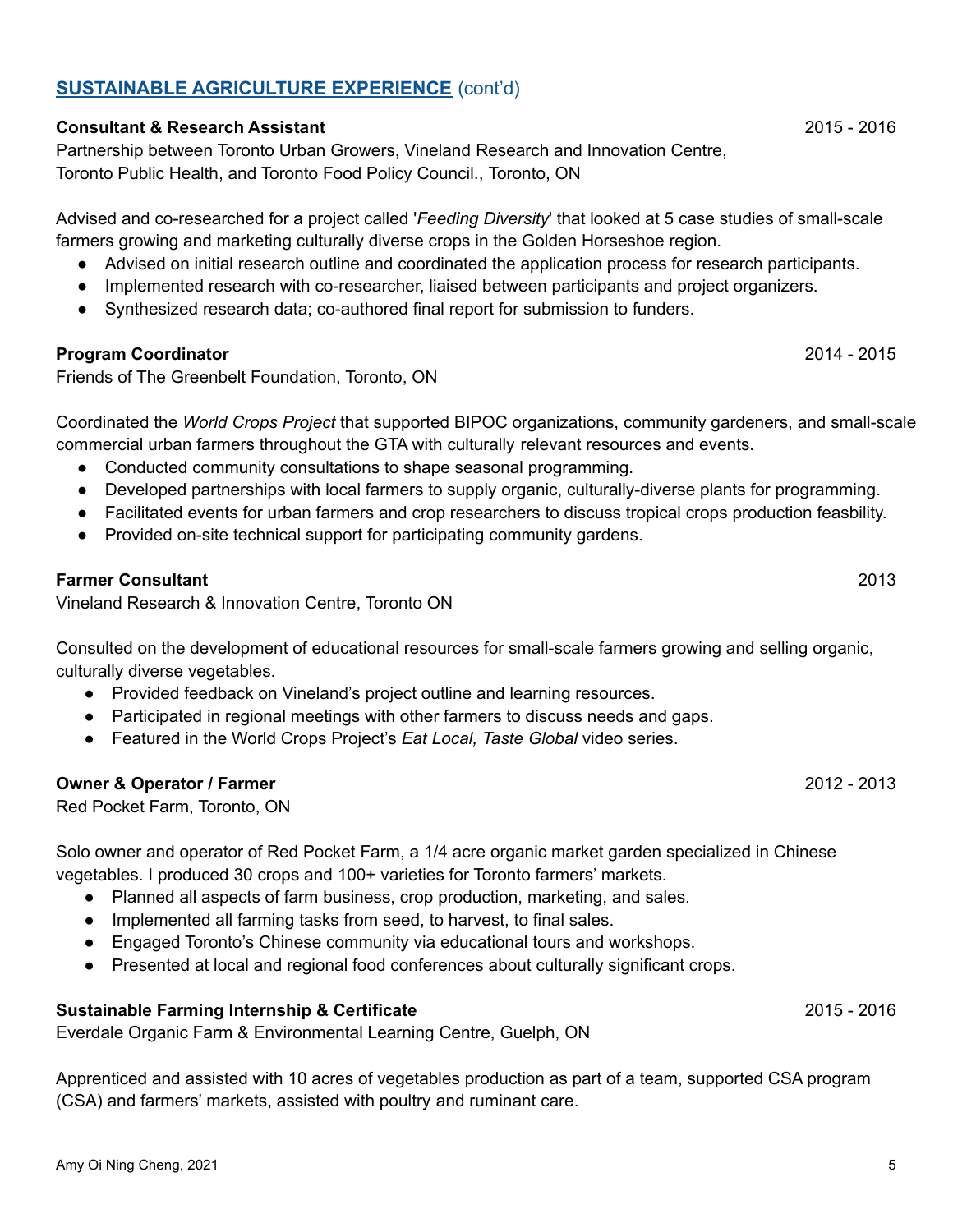# **OTHER PROFESSIONAL EXPERIENCE**

#### **Museum Exhibit / Diorama / Graphics Production Technician** 2008 - 2011

Western Development Museum, Saskatoon, SK

I completed hands-on and digital graphics production for the "Winning the Prairie Gamble" Exhibit. Created museum displays for 4 museum locations across Sasktchewan.

- 2-D productions: graphic mural prints and installation, editing and processing 1000+ archival photos, 300+ exhibit signage, and 100+ artifact replicas.
- 3-D productions: construction and special-effects painting for life-size museum dioramas. Examples include re-creations of a 1930's depression-era farm house, a barn facade, an 1800's Ukrainian settler shack (exterior and interior), the interior of a potash mine, and natural landscape exhibits.
- Collaborated directly with construction foreman, managed production logistics, fabricated artifact mounts and display components in wood, metal, and plastic.
- Managed and prepared 1000+ digital files for large scale printing.
- Worked directly with museum exhibit designer and curators, was a core member of a diverse production team working alongside various trades technicians.

#### **Assistant Computer Lab Facilitator** 2007 - 2008

Employment & Learning Centre, YWCA Saskatoon, Saskatoon, SK

Assisted with the delivery of all computer lab programs for YWCA employment centre clients.

- Assisted the instruction of adult and senior computer literacy classes.
- Supervised computer lab and provided technical assistance to employment centre clients.
- Designed and produced computer lab marketing materials: posters, brochures, job search packages.

#### **Freelance Scenic Arts Technician** 2005 - 2007

Toronto Young People's Theatre, The Banff Centre for Arts and Creativity, Factory Theatre, Ronnie Burkett Theatre of Marionettes

Assistant set and special effects painter for live theatre designs / productions.

- Worked directly with head scenic painter to execute large-scale painting production for theatre sets, materials, paint and equipment preparation; large-scale painting; attended design team meetings.
- Followed design plans as outlined by theatre set designer, created life-size replica of design models with a high degree of detail and accuracy for the designer's approval.

#### **Educational Services Assistant** 2005 - 2007

Young People's Theatre, Toronto, ON

Assisted the educational department by developing and facilitating arts education workshops, and assisted with technical theatre production by set painting for YPT stage productions.

- Arts education: created teacher guides for performances, delivered theatre workshops and tours, created promotional materials, and moderated on-stage interactions between actors and 400+ audience members.
- Theatre technical production: painted and constructed theatre set pieces, according to set designs.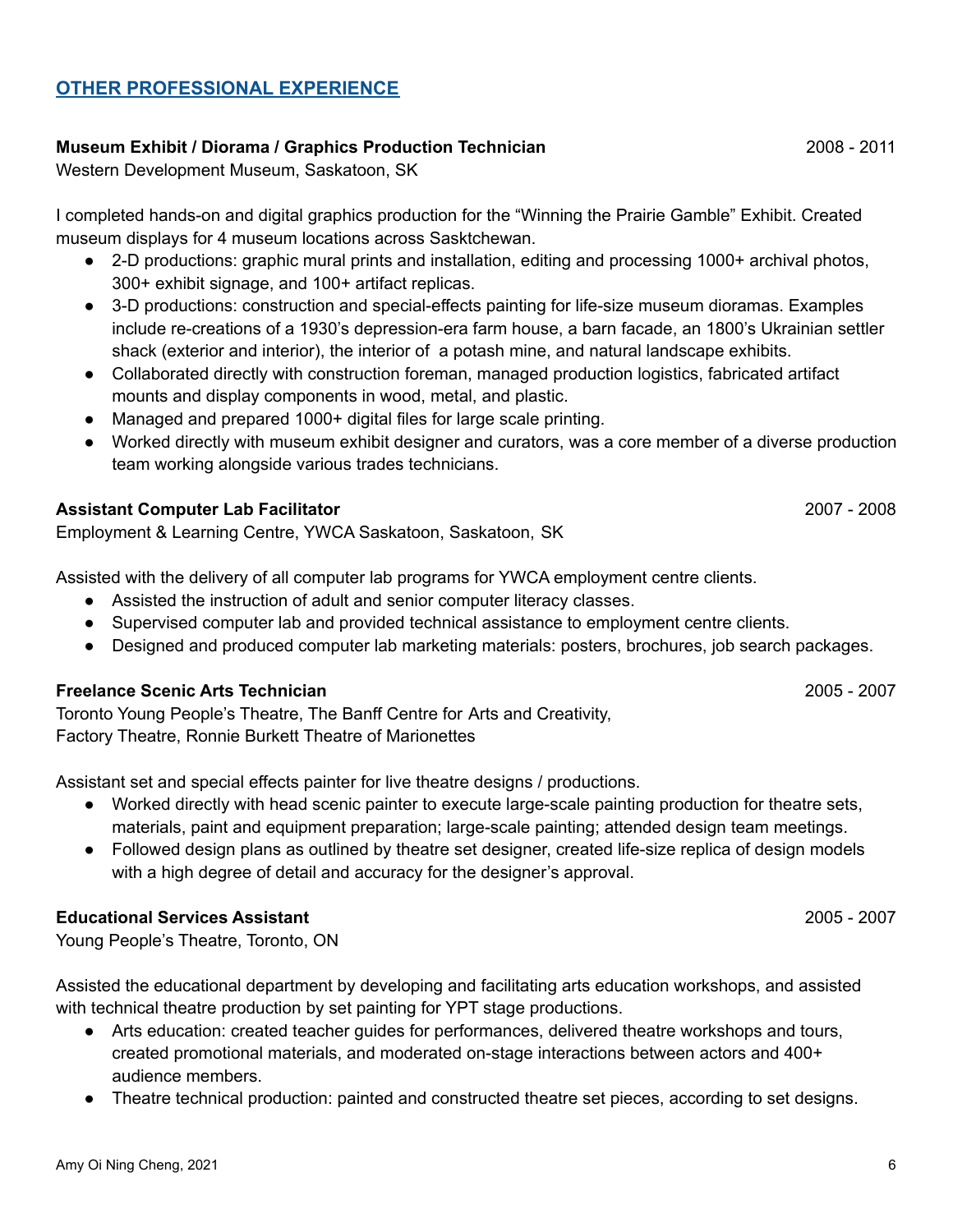# **GENERAL STRENGTHS & WORKING STYLE**

- Fluent in Cantonese (conversational)
- Strong and proven abilities for operational planning, coordination and execution.
- Artistic, strong eye for design
- Diverse experience, interdisciplinary problem-solving, organized, methodical, and detail-oriented
- Strong interpersonal skills: empathic, thoughtful, supportive leadership style, good listener
- Strong physical stamina, enjoys physical work (farming, technical production, ultra running, climbing)
- Values quality work, responsibility, accountability, clear communication, realistic goals, humility, respect
- Intermediate level Google Sheets or Excel, Google Docs or Word, Freshbooks, Powerpoint, Canva, Adobe Photoshop and InDesign; beginner level WordPress

# **SKILLS & QUALIFICATIONS HIGHLIGHTS**

- Organic Farming & Market Garden Management:
	- **○** 7 growing seasons --> special interest in Asian crops
	- **○** Planning and farming 1 acre field / greenhouse: 40 crops x 22 weeks x 125 members box program
	- Managing and training farm staff and interns
	- **○** Organic certification record keeping; crop production, CSA, and sales record keeping
	- **○** Field preparation with two-wheeled tractor (BCS) and driving tractor
	- **○** Seedlings production, planting, management, harvesting, processing, and crop storage
	- **○** Working knowledge of soil fertility, cover crops, weeds, pests, and disease management
	- **○** Experience with farming infrastructure, irrigation set up, equipment and materials: Earthway seeder, flame-weeder, wheel-hoe, row covers, tarps for low-till practices, etc.
- Teaching & Facilitation:
	- **○** Diverse topics: sustainable agriculture, urban farming, arts education
	- **○** Program development, coordination, facilitation, and instruction through a social justice lens
	- **○** Curriculum design and delivery for academic courses and community settings
	- Experience with kids, youth, post-secondary, adults, seniors, racialized communities
	- **○** One-on-one mentoring, staff and volunteer training
- Research:
	- **○** Masters in Environmental Studies, awarded for outstanding graduate paper
	- **○** On-farm vegetable variety trials
	- **○** Community-based and participatory research with small-scale farmers
- **Technical Arts Production:** 
	- **○** 7 years' experience in technical arts production for live theatre and museums
	- **○** Arts technician for national and regional arts organizations across Canada
	- **○** Arts education curriculum design and delivery for kids and youth
	- **○** Freelance graphic design and production